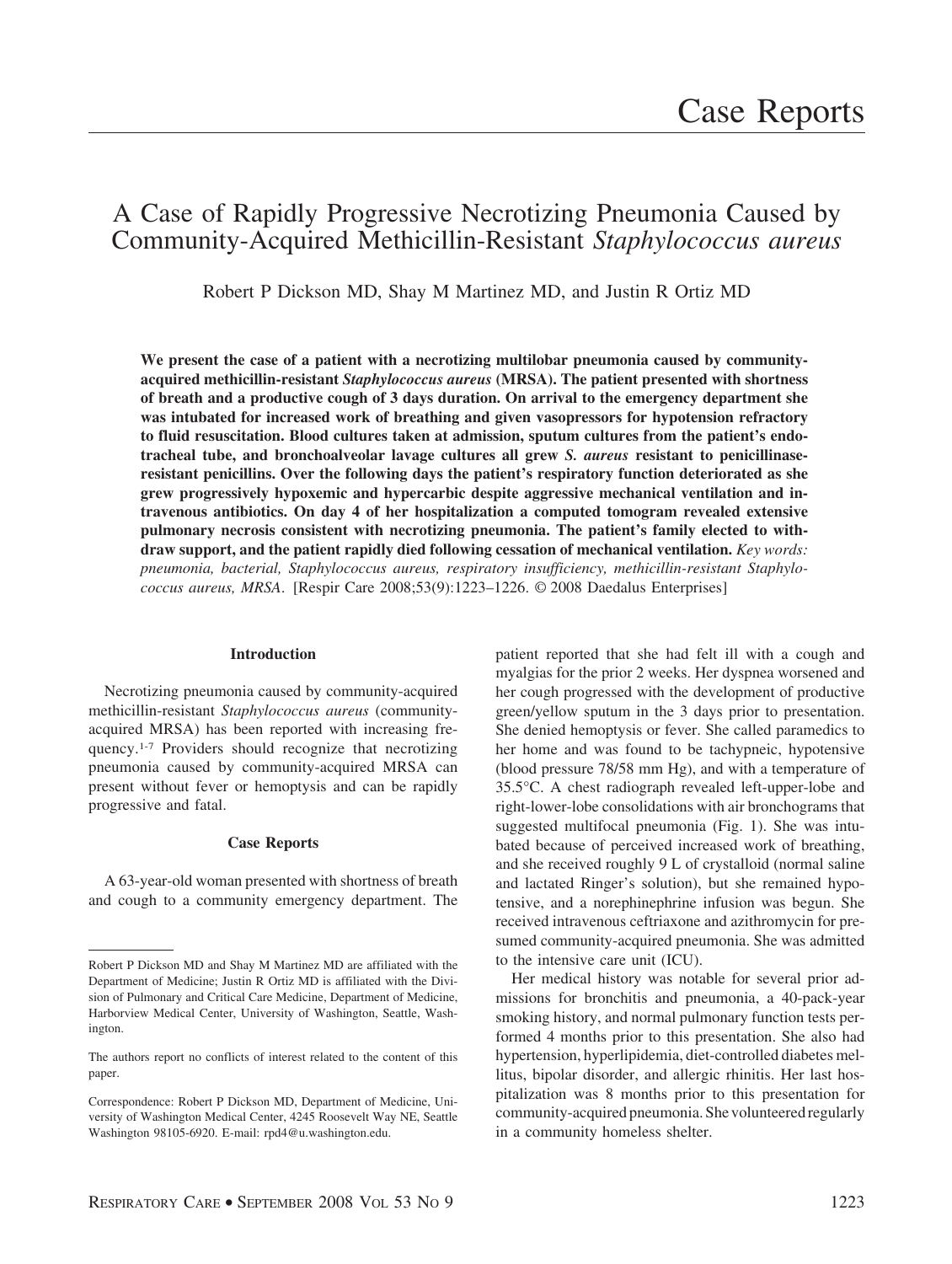

Fig. 1. Portable chest radiograph taken on presentation to the emergency department, prior to intubation. There are consolidations and air bronchograms in the right-lower and left-upper lobes, which suggests multilobar pneumonia.

Physical examination on admission to the ICU revealed a sedated, intubated, and afebrile woman with diffuse rhonchi and both inspiratory and expiratory wheezing. Initial endotracheal tube (ETT) suctioning revealed green/yellow secretions but no blood. Initial screening laboratory tests revealed a slightly elevated white-blood-cell count  $(10.9 \times 10^{9}$ /L), an arterial lactate of 3.1 mmol/L, and an elevated creatinine of 3.7 mg/dL.

In the ICU, her mechanical ventilation settings were per the Acute Respiratory Distress Syndrome Network's lungprotective ventilation protocol. She initially required a fraction of inspired oxygen of 0.60 and positive end-expiratory pressure of 10 cm  $H<sub>2</sub>O$  for adequate oxygenation. We changed her antibiotics to intravenous piperacillintazobactam and azithromycin for empirical coverage of common community-acquired pneumonia pathogens, atypical bacteria, and resistant Gram-negative rods.

On ICU day 2 her blood pressure stabilized and vasopressors were discontinued. A blood culture collected in the emergency department on admission and sputum culture both grew *S. aureus*, and intravenous vancomycin was added. The cultured organism was resistant to penicillinase-resistant penicillins but sensitive to macrolides, quinolones, linezolid, clindamycin, and vancomycin. We tested for inducible clindamycin resistance, which was absent. Subsequent pulsed-field gel electrophoresis revealed the organism to be an isolate of USA300, which is one of the 2 predominant MRSA clones responsible for North American community-acquired MRSA infections.8 She underwent a bronchoscopy for a research trial in which she was enrolled. Bronchoscopy revealed no bleeding, but marked erythema of the distal left mainstem and lobar segments. She grew transiently neutropenic, though her neutrophil count recovered and was within normal limits within 12 hours.

On day 3 of hospitalization she remained afebrile but began to require a higher fraction of inspired oxygen and positive end-expiratory pressure for oxygenation. Chest radiograph revealed worsening of the lobar consolidations, along with lucencies that suggested possible cavitations in her left-upper lung fields. Bronchoalveolar lavage fluid collected on day 2 grew MRSA in culture. Given the absence of any other cultured organism, we narrowed the antibiotic regimen to intravenous vancomycin alone. On day 4 of hospitalization her oxygenation continued to deteriorate. Suctioning of the ETT began to return reddishbrown sputum. Given the patient's worsening pulmonary function, bloody sputum, and the suggestion of cavitations on her chest radiograph, she underwent computed tomography, which revealed extensive pulmonary necrosis consistent with necrotizing pneumonia, worse diffusely in both lobes of the left lung and in the right lung base (Fig. 2). As such lesions would prove refractory to intravenous antibiotics, we requested a thoracic surgery consult. The surgeons' assessment was that the patient had no realistic options for a surgical intervention, as she would require a left pneumonectomy and a right-lower lobectomy as surgical treatment for the necrotizing pneumonia. Informed of her worsening clinical situation, the patient's family elected to withdraw support. Palliative care measures were instituted, the ETT was removed, and she rapidly died.

## **Discussion**

This patient's presentation was notable only for shortness of breath, cough, and focal opacities on chest radiograph. Within 4 days of admission her disease had progressed to an irreversible necrotizing process and her oxygenation became unstable despite mechanical ventilation.

In 2002, 16 cases of necrotizing pneumonia caused by community-acquired MRSA were reported in immunocompetent patients.7 The described clinical course was often characterized by respiratory viral prodrome, tachycardia, hemoptysis, pleural effusions, and leucopenia. The in-hospital mortality rate among those patients was 75%. Since that report the frequency of case reports of community-acquired-MRSA-caused necrotizing pneumonia has risen.1-7 The Panton-Valentine leukocidin virulence factor, first described in 1932,<sup>9</sup> has been implicated as the feature of community-acquired MRSA that makes its pneumonia more aggressive, necrotizing, and fatal than that of methicillin-sensitive *Staphylococcus aureus* or hospital-acquired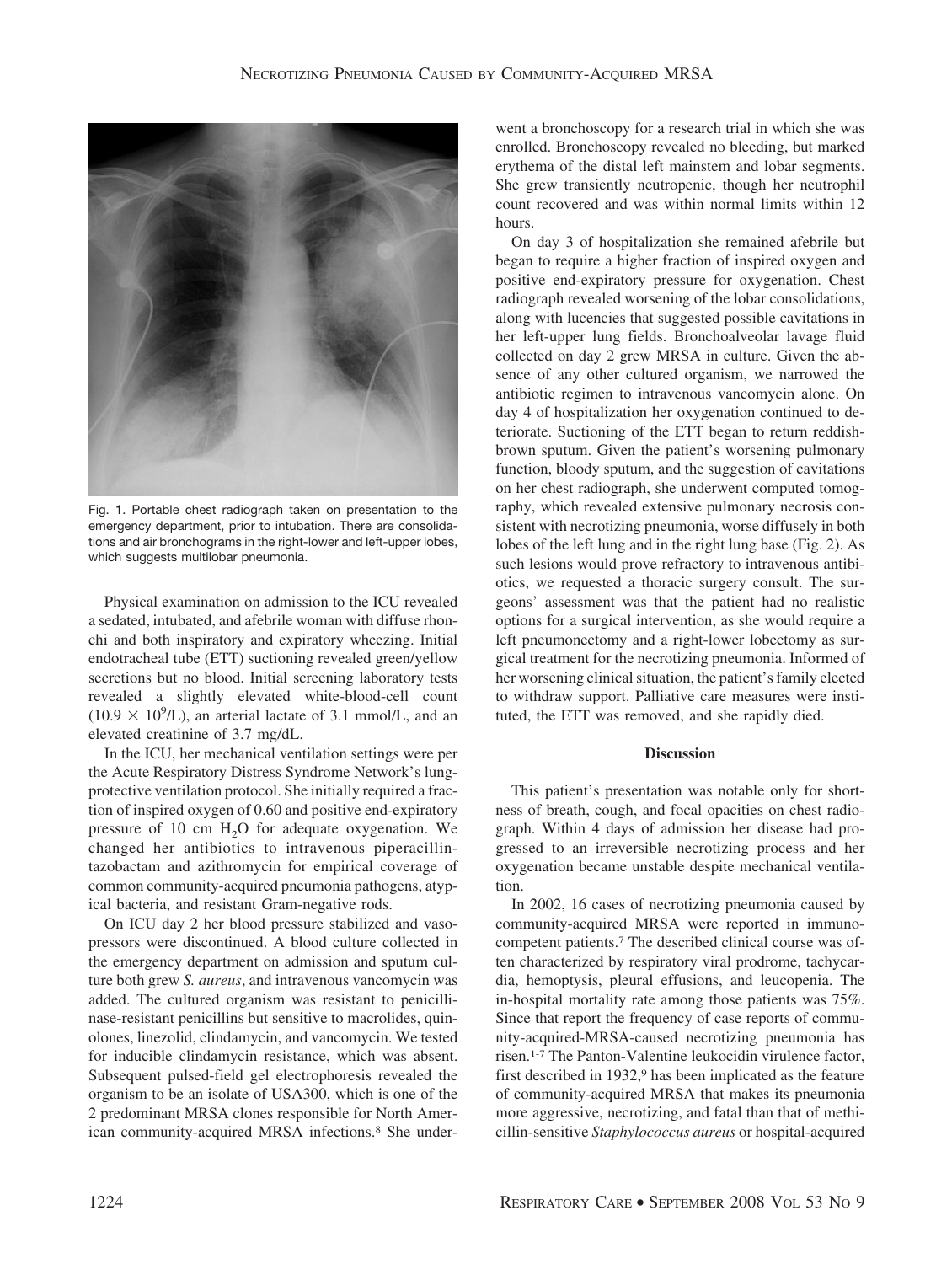

Fig. 2. Chest computed tomogram with contrast obtained on day 4 of admission. A: The left lung has diffuse consolidation, air bronchograms, and areas of cavitation. There is a right-sided pleural effusion. B: The right lung base has consolidation and areas of cavitation.

MRSA.5,7 Recently, strains of *S. aureus* with the Panton-Valentine leukocidin virulence factor were shown to cause necrotizing pneumonia in a murine model.10

No consensus exists regarding the definition of infections caused by community-acquired MRSA. Since 2000 the Centers for Disease Control and Prevention has used an epidemiologically-based definition that defines community-acquired MRSA specimens as those recovered no more than 48 hours after hospitalization and from a patient without a history of hospitalization, surgery, dialysis, residence in long-term-care facility within the past 12 months, prior MRSA infection, or indwelling devices.<sup>11</sup> Recently Millar et al called for a definition based instead on microbiological and molecular characterization of the pathogen.12

Our patient's MRSA did not meet the Centers for Disease Control epidemiologic criteria for communityacquired MRSA, because she was briefly hospitalized 8 months prior to presenting to us. Yet microbial analysis argues strongly that her isolate should be considered community-acquired MRSA. The MRSA grown from our patient's blood, sputum, and bronchoalveolar lavage fluid was resistant to penicillinase-resistant penicillins but sensitive to macrolides, quinolones, linezolid, clindamycin, and vancomycin; this sensitivity pattern is characteristic of community-acquired MRSA and distinct from that of hospital-acquired MRSA, which typically exhibits resistance to numerous agents other than penicillinase-resistant penicillins.6,7,13,14 Pulsed-field gel electrophoresis of the patient's sputum culture revealed theMRSA to be the USA300 MRSA clone, which has been a major cause of community-acquired MRSA infections but not of hospital-acquired MRSA infections.8 This case illustrates both the challenge of defining community-acquired MRSA infection and the limitations of using strictly epidemiologically based definitions for diseases caused by genetically distinct organisms.

Our patient's presentation was typical of prior reports of community-acquired MRSA necrotizing pneumonia in that she reported a 2-week viral respiratory prodrome prior to rapid deterioration of her respiratory function. She was not tested for respiratory virus infection; however, influenza, influenza-like illness, and respiratory syncytial virus activity are historically at very low levels in Seattle during July.

It is unclear whether this prodrome period reflects the indolent early stages of staphylococcal infection or if a separate preceding viral infection predisposes to subsequent staphylococcal infection. Patients with communityacquired MRSA pneumonia who lack this prodrome have been reported to have better clinical outcomes, and it has been hypothesized that the pulmonary microbial burden is lower in those who lack an initial viral pulmonary insult.15

Homelessness has been proposed to be a risk factor for contraction of community-acquired MRSA infection, specifically of the USA300 strain found in our patient's blood and sputum.16 Though our patient was not homeless, she volunteered regularly in a homeless shelter and may have contracted MRSA there.

Our patient lacked the presenting complaint of hemoptysis typical of most prior reports of community-acquired MRSA necrotizing pneumonia, and the bronchoscopy found no evidence of hemorrhage. Within 48 hours of that bronchoscopy, however, reddish-brown sputum was suctioned from the ETT and computed tomography revealed diffuse cavitations and necrosis. She was also afebrile at presentation and throughout her ICU course, which might reflect her advanced age and inability to mount a robust inflammatory response. This case illustrates how rapidly this process can evolve, even in an immunocompetent patient with only focal opacities on her presenting chest radiograph and a relatively benign-appearing bronchoscopy. This case also demonstrates that the absence of hemoptysis and fever should not preclude consideration of community-acquired MRSA as a potential pneumonia pathogen.

Multiple authors have speculated that the leukopenia observed in this disease may be mediated directly by Pan